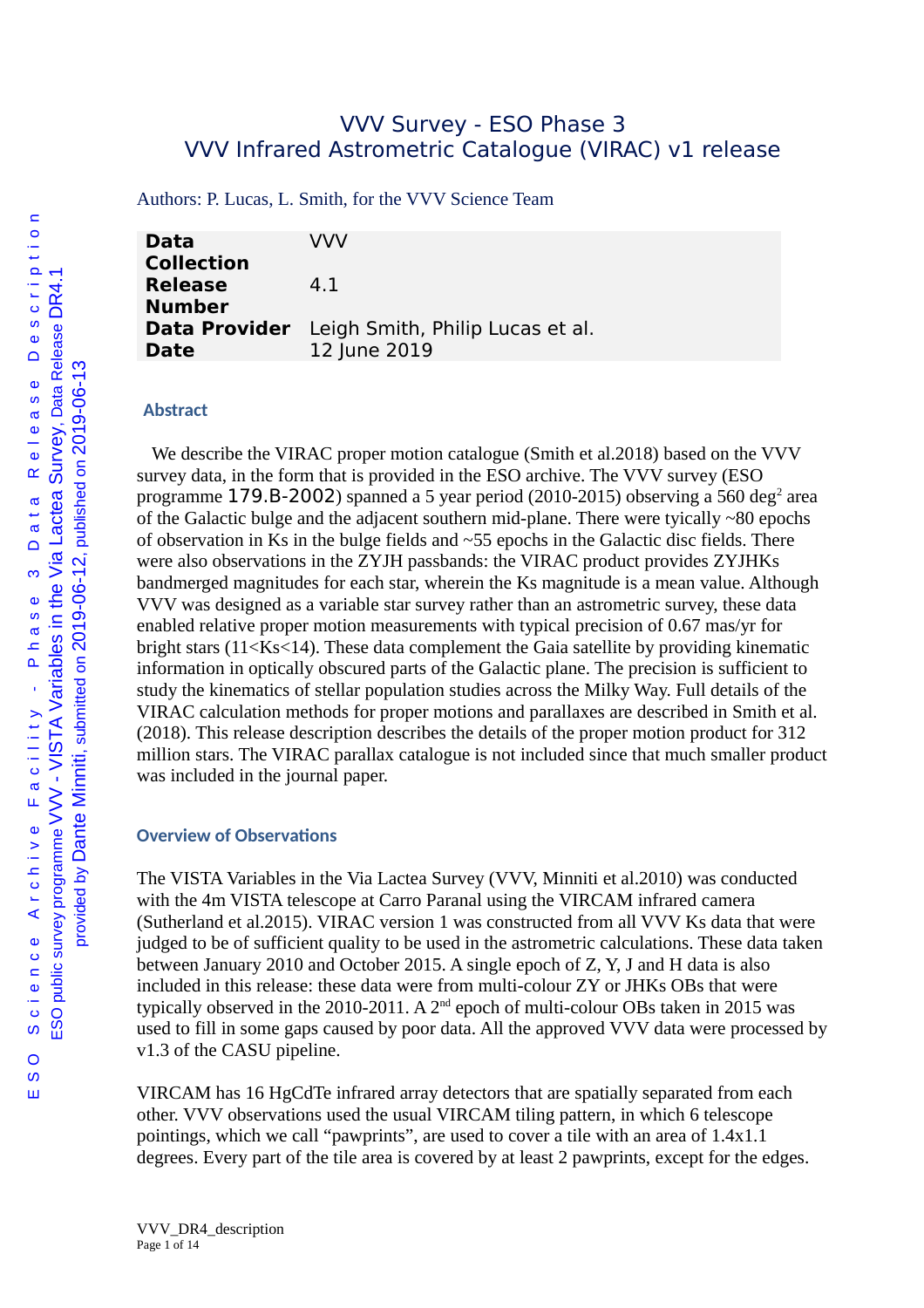VIRAC proper motion solutions are initially calculated using the multi-epoch pawprint catalogues produced by the v1.3 CASU pipeline, rather than the tiles, because the pawprints can be better calibrated for precise astrometry. However, these pawprint-based astrometric products were then combined with overlapping pawprints, using inverse variance weighting, to produce a more precise proper catalogue for each VVV tile. This averaging is also done across tile boundaries, so all parts of the survey footprint except the outer border benefit from averaging across pawprints.

This Phase 3 release of the proper motion data has 348 tile catalogues and a metadata file listing the 348 file names. The total volume is 59 GB. In addition the release includes the 156206 pawprint images from which the CASU catalogues were produced.

The VVV dataset is divided into different Galactic disc and bulge tiles. The tile nomenclature goes from d001 to d152 in the disc, and from b201 to b396 in the bulge. The coordinates of the tile centers are listed in Tables 1 and 2 below, for the bulge and disc, respectively. These Tables contain the tile ID and equatorial coordinates RA and DEC (J2000) in degrees. The map with the field IDs is shown in Figure 1, overlapped on the extinction map from Schlegel et al.(1997).

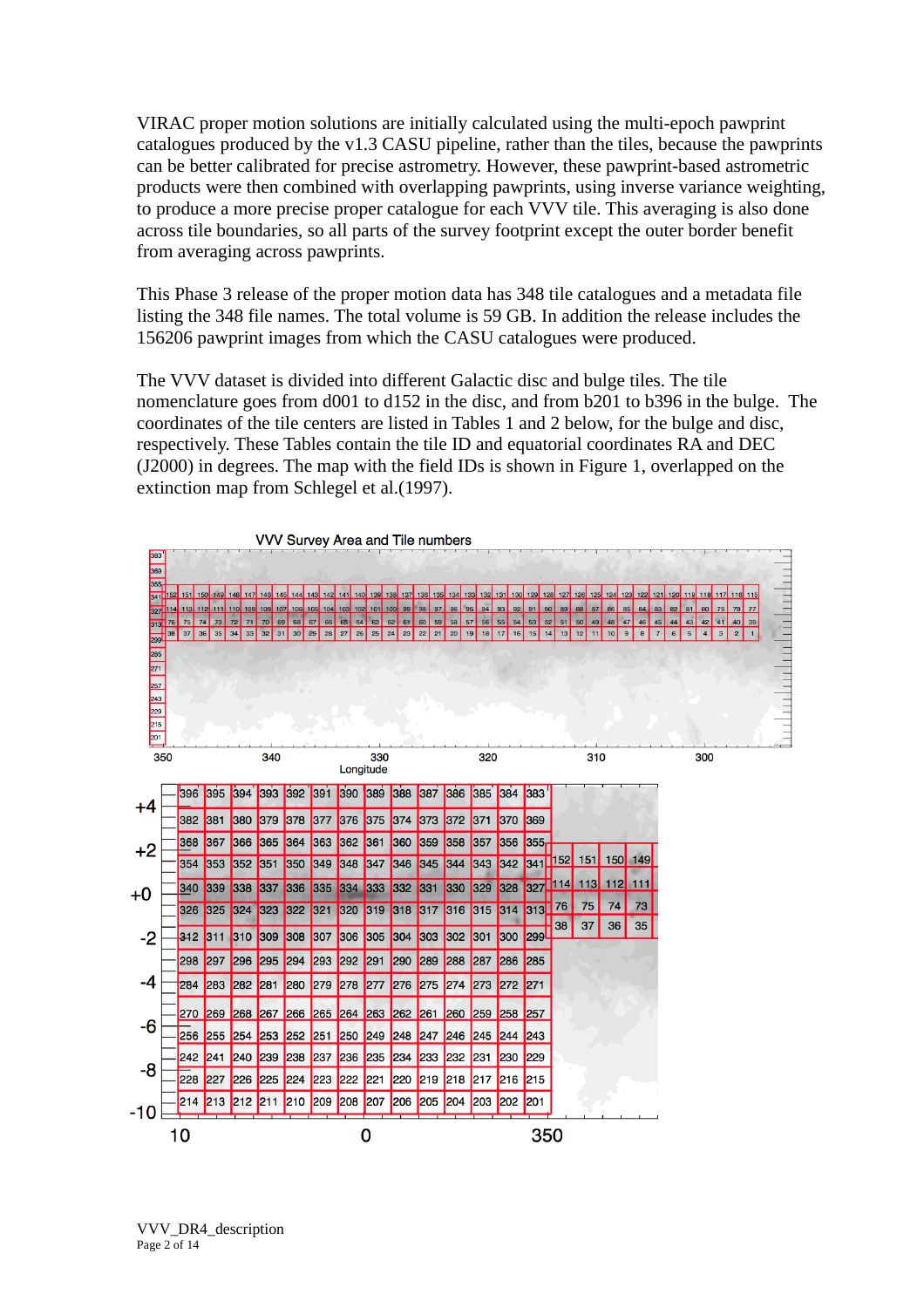Figure 1. Maps showing the VVV tile numbers and Galactic coordinates for the bulge and the disc. The disc fields cover the approximate latitude range  $-2 **2**$ °.

# **Release Content**

TABLE 1: Tile coordinates and number of epochs at end of survey

| ID           | RА                         | Dec                            | Longitude Latitude |                      |
|--------------|----------------------------|--------------------------------|--------------------|----------------------|
| b201         | 18:04:24.77                | $-41:44:35.9$                  | 350.753            | $-9.689$             |
| b202         | 18:08:00.58                | $-40:27:11.5$                  | 352.231            | $-9.689$             |
| b203         | 18:11:29.83                | -39:09:34.6                    | 353.709            | $-9.688$             |
| b204         | 18:14:53.35                | $-37:51:45.4$                  | 355.187            | $-9.689$             |
| b205         | 18:18:11.50                | $-36:33:44.3$                  | 356.665            | $-9.689$             |
| b206         | 18:21:25.06                | $-35:15:56.9$                  | 358.138            | $-9.692$             |
| b207         | 18:24:33.43                | $-33:57:14.0$                  | 359.622            | $-9.688$             |
| b208         | 18:27:38.04                | $-32:38:48.1$                  | 1.099              | $-9.688$             |
| b209         | 18:30:39.00                | $-31:20:15.4$                  | 2.577              | $-9.689$             |
| b210         | 18:33:36.43                | $-30:01:37.2$                  | 4.055              | $-9.688$             |
| b211         | 18:36:30.94                | $-28:42:54.0$                  | 5.533              | $-9.689$             |
| b212         | 18:39:22.54                | $-27:24:06.1$                  | 7.011              | $-9.688$             |
| b213         | 18:42:11.74                | $-26:05:16.4$                  | 8.489              | $-9.689$             |
| b214         | 18:44:58.75                | $-24:46:40.1$                  | 9.963              | $-9.691$             |
| b215         | 17:59:16.27                | -41:13:36.8                    | 350.751            | $-8.596$             |
| b216         | 18:02:56.38                | -39:56:49.9                    | 352.225            | $-8.596$             |
| b217         | 18:06:29.88                | -38:39:45.7                    | 353.698            | $-8.596$             |
| b218         | 18:09:57.17                | $-37:22:27.8$                  | 355.172            | $-8.596$             |
| b219         | 18:13:19.09                | $-36:04:57.9$                  | 356.646            | $-8.596$             |
| b220         | 18:16:36.24                | $-34:47:28.3$                  | 358.117            | $-8.599$             |
| b221         | 18:19:48.00                | $-33:29:24.0$                  | 359.593            | $-8.596$             |
| b222         | 18:22:56.21                | $-32:11:46.0$                  | 1.061              | $-8.600$             |
| b223         | 18:25:59.90                | $-30:53:13.9$                  | 2.540              | $-8.596$             |
| b224         | 18:29:00.24                | $-29:34:58.8$                  | 4.014              | $-8.596$             |
| b225         | 18:31:57.79                | $-28:16:49.4$                  | 5.485              | $-8.599$             |
| b226<br>b227 | 18:34:51.98                | $-26:58:32.5$                  | 6.956<br>8.435     | $-8.600$<br>$-8.596$ |
| b228         | 18:37:43.22<br>18:40:32.38 | $-25:39:38.9$<br>$-24:21:03.2$ | 9.909              | $-8.596$             |
| b229         | 17:54:12.86                | $-40:41:49.2$                  | 350.749            | $-7.504$             |
| b230         | 17:57:57.26                | $-39:25:49.8$                  | 352.216            | $-7.507$             |
| b231         | 18:01:34.46                | -38:09:29.5                    | 353.683            | $-7.508$             |
| b232         | 18:05:05.30                | $-36:52:20.3$                  | 355.159            | $-7.504$             |
| b233         | 18:08:30.67                | $-35:35:19.7$                  | 356.629            | $-7.504$             |
| b234         | 18:11:50.81                | $-34:18:06.5$                  | 358.098            | $-7.504$             |
| b235         | 18:15:06.17                | -33:00:40.7                    | 359.569            | $-7.504$             |
| b236         | 18:18:17.11                | $-31:43:05.5$                  | 1.038              | $-7.504$             |
| b237         | 18:21:24.00                | $-30:25:21.4$                  | 2.508              | $-7.504$             |
| b238         | 18:24:27.02                | $-29:07:27.5$                  | 3.978              | $-7.504$             |
| b239         | 18:27:26.86                | $-27:49:27.1$                  | 5.448              | $-7.504$             |
| b240         | 18:30:23.83                | $-26:31:33.6$                  | 6.915              | $-7.507$             |
| b241         | 18:33:17.42                | $-25:13:08.8$                  | 8.388              | $-7.504$             |
| b242         | 18:36:08.74                | $-23:54:51.5$                  | 9.858              | $-7.504$             |
| b243         | 17:49:14.33                | $-40:09:10.1$                  | 350.747            | $-6.412$             |
| b244         | 17:53:02.06                | $-38:53:33.7$                  | 352.214            | $-6.412$             |
| b245         | 17:56:42.70                | $-37:37:34.3$                  | 353.681            | $-6.411$             |
| b246         | 18:00:17.47                | $-36:21:21.6$                  | 355.147            | $-6.412$             |
| b247         | 18:03:46.15                | $-35:04:51.0$                  | 356.614            | $-6.412$             |
| b248         | 18:07:09.48                | $-33:48:06.8$                  | 358.081            | $-6.412$             |
| b249         | 18:10:28.22                | $-32:31:22.4$                  | 359.545            | $-6.415$             |
| b250         | 18:13:41.62                | $-31:13:58.4$                  | 1.014              | $-6.412$             |

VVV\_DR4\_description Page 3 of 14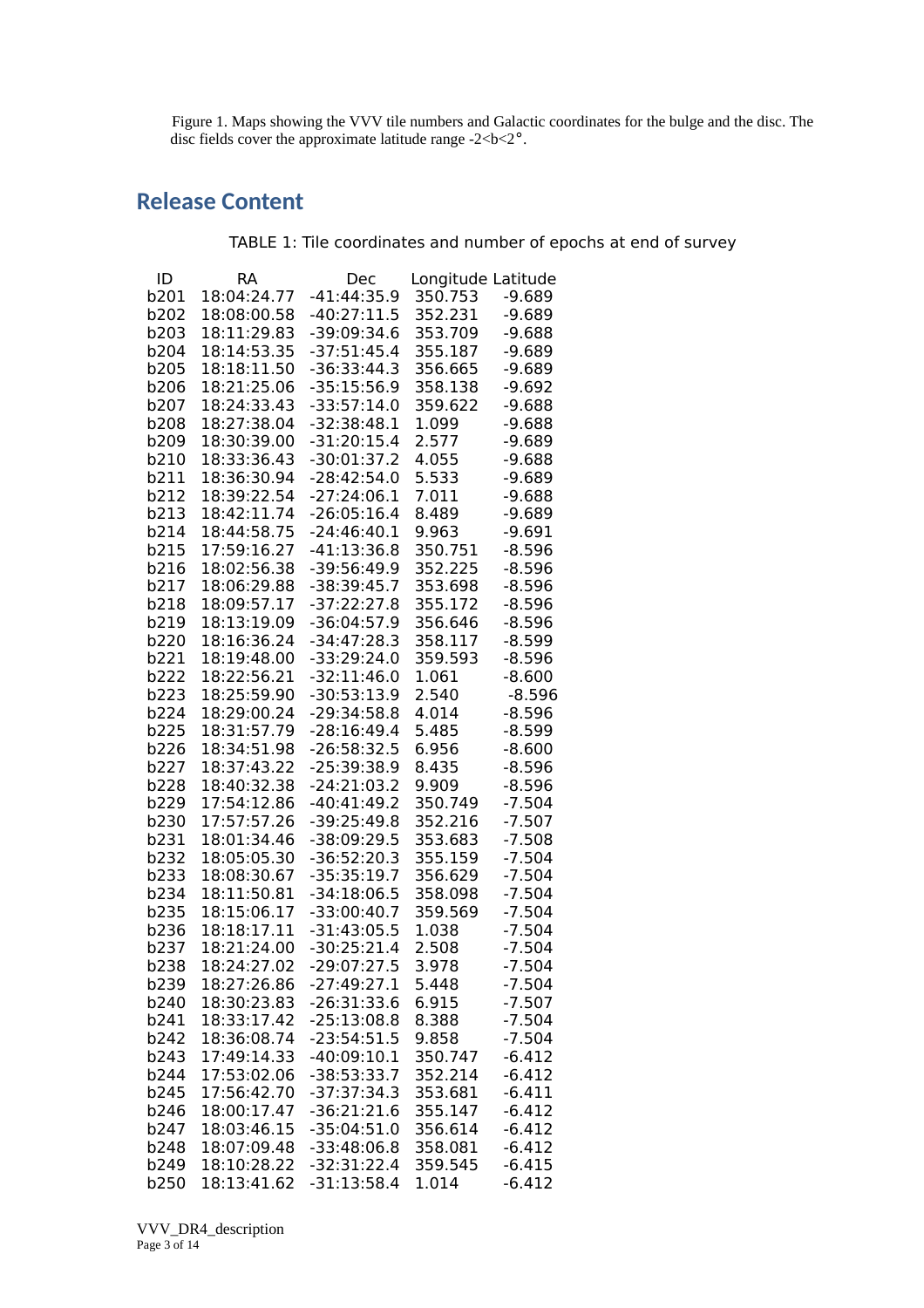| b251 | 18:16:51.58 | $-29:56:51.4$ | 2.478   | $-6.415$ |
|------|-------------|---------------|---------|----------|
| b252 | 18:19:56.33 | $-28:37:50.2$ | 3.965   | $-6.400$ |
| b253 | 18:22:59.30 | $-27:21:28.4$ | 5.414   | $-6.412$ |
| b254 | 18:25:58.34 | $-26:03:42.1$ | 6.881   | $-6.412$ |
| b255 | 18:28:54.34 | $-24:45:49.0$ | 8.347   | $-6.412$ |
| b256 | 18:31:47.81 | $-23:27:48.6$ | 9.814   | $-6.412$ |
|      |             |               |         |          |
| b257 | 17:44:20.50 | $-39:35:44.2$ | 350.746 | $-5.320$ |
| b258 | 17:48:11.76 | $-38:20:41.6$ | 352.21  | $-5.320$ |
| b259 | 17:51:55.97 | $-37:05:17.2$ | 353.674 | $-5.320$ |
| b260 | 17:55:34.03 | $-35:49:48.4$ | 355.135 | $-5.322$ |
| b261 | 17:59:05.57 | -34:33:34.6   | 356.602 | $-5.320$ |
| b262 | 18:02:31.90 | $-33:17:17.2$ | 358.066 | $-5.320$ |
| b263 | 18:05:53.09 | $-32:00:46.4$ | 359.53  | $-5.320$ |
| b264 | 18:09:09.96 | $-30:44:13.6$ | 0.992   | $-5.322$ |
| b265 | 18:12:22.20 | $-29:27:18.7$ | 2.455   | $-5.323$ |
| b266 | 18:15:30.07 | $-28:09:57.2$ | 3.922   | $-5.320$ |
| b267 | 18:18:34.68 | $-26:52:38.6$ | 5.386   | $-5.320$ |
| b268 | 18:21:35.88 | $-25:35:11.8$ | 6.85    | $-5.319$ |
| b269 | 18:24:34.08 | $-24:17:37.0$ | 8.314   | $-5.320$ |
| b270 | 18:27:29.54 | $-22:59:55.7$ | 9.778   | $-5.320$ |
|      |             |               |         |          |
| b271 | 17:39:31.66 | $-39:01:31.1$ | 350.745 | $-4.228$ |
| b272 | 17:43:25.99 | $-37:47:04.2$ | 352.206 | $-4.228$ |
| b273 | 17:47:13.73 | $-36:32:26.9$ | 353.666 | $-4.231$ |
| b274 | 17:50:54.10 | $-35:17:02.4$ | 355.13  | $-4.228$ |
| b275 | 17:54:28.85 | $-34:01:31.1$ | 356.592 | $-4.228$ |
| b276 | 17:57:57.94 | $-32:45:42.8$ | 358.054 | $-4.228$ |
| b277 | 18:01:21.89 | $-31:29:38.8$ | 359.516 | $-4.228$ |
| b278 | 18:04:40.94 | $-30:13:18.5$ | 0.978   | $-4.227$ |
| b279 | 18:07:55.66 | $-28:56:44.9$ | 2.440   | $-4.228$ |
| b280 | 18:11:06.19 | $-27:39:59.0$ | 3.902   | $-4.227$ |
| b281 | 18:14:13.06 | $-26:23:02.4$ | 5.364   | $-4.228$ |
| b282 | 18:17:16.37 | $-25:05:55.0$ | 6.826   | $-4.227$ |
| b283 | 18:20:16.56 | $-23:48:39.2$ | 8.287   | $-4.228$ |
| b284 | 18:23:13.80 | $-22:31:13.8$ | 9.749   | $-4.227$ |
| b285 | 17:34:47.71 | $-38:26:47.0$ | 350.741 | $-3.138$ |
| b286 | 17:38:44.71 | $-37:12:41.4$ | 352.204 | $-3.135$ |
|      | 17:42:34.97 | $-35:58:24.6$ | 353.664 |          |
| b287 |             |               |         | $-3.136$ |
| b288 | 17:46:18.55 | $-34:43:43.7$ | 355.125 | $-3.135$ |
| b289 | 17:49:55.99 | -33:28:41.9   | 356.585 | $-3.135$ |
| b290 | 17:53:27.67 | $-32:13:22.4$ | 358.045 | $-3.135$ |
| b291 | 17:56:54.07 | $-30:57:43.2$ | 359.505 | $-3.135$ |
| b292 | 18:00:15.70 | $-29:41:49.2$ | 0.966   | $-3.136$ |
| b293 | 18:03:32.93 | $-28:25:51.2$ | 2.424   | $-3.138$ |
| b294 | 18:06:45.43 | $-27:09:14.8$ | 3.886   | $-3.135$ |
| b295 | 18:09:54.41 | $-25:52:38.3$ | 5.347   | $-3.136$ |
| b296 | 18:12:59.69 | $-24:35:50.6$ | 6.807   | $-3.135$ |
| b297 | 18:16:01.78 | $-23:18:52.6$ | 8.268   | $-3.135$ |
| b298 | 18:19:00.72 | $-22:01:45.5$ | 9.728   | $-3.135$ |
| b299 | 17:30:08.04 | $-37:51:07.2$ | 350.74  | $-2.046$ |
| b300 | 17:34:07.87 | $-36:37:36.5$ | 352.202 | $-2.043$ |
| b301 | 17:38:00.94 | $-35:24:04.3$ | 353.659 | $-2.046$ |
| b302 | 17:41:46.90 | $-34:09:41.4$ | 355.121 | $-2.043$ |
|      |             |               |         |          |
| b303 | 17:45:26.88 | $-32:55:09.8$ | 356.58  | $-2.043$ |
| b304 | 17:49:01.30 | $-31:40:29.6$ | 358.037 | $-2.046$ |
| b305 | 17:52:29.86 | $-30:25:03.4$ | 359.499 | $-2.043$ |
| b306 | 17:55:53.66 | $-29:09:32.8$ | 0.958   | $-2.043$ |
| b307 | 17:59:12.86 | $-27:53:46.7$ | 2.417   | $-2.043$ |
| b308 | 18:02:27.65 | $-26:37:45.1$ | 3.876   | $-2.043$ |
| b309 | 18:05:38.57 | $-25:21:28.8$ | 5.336   | $-2.043$ |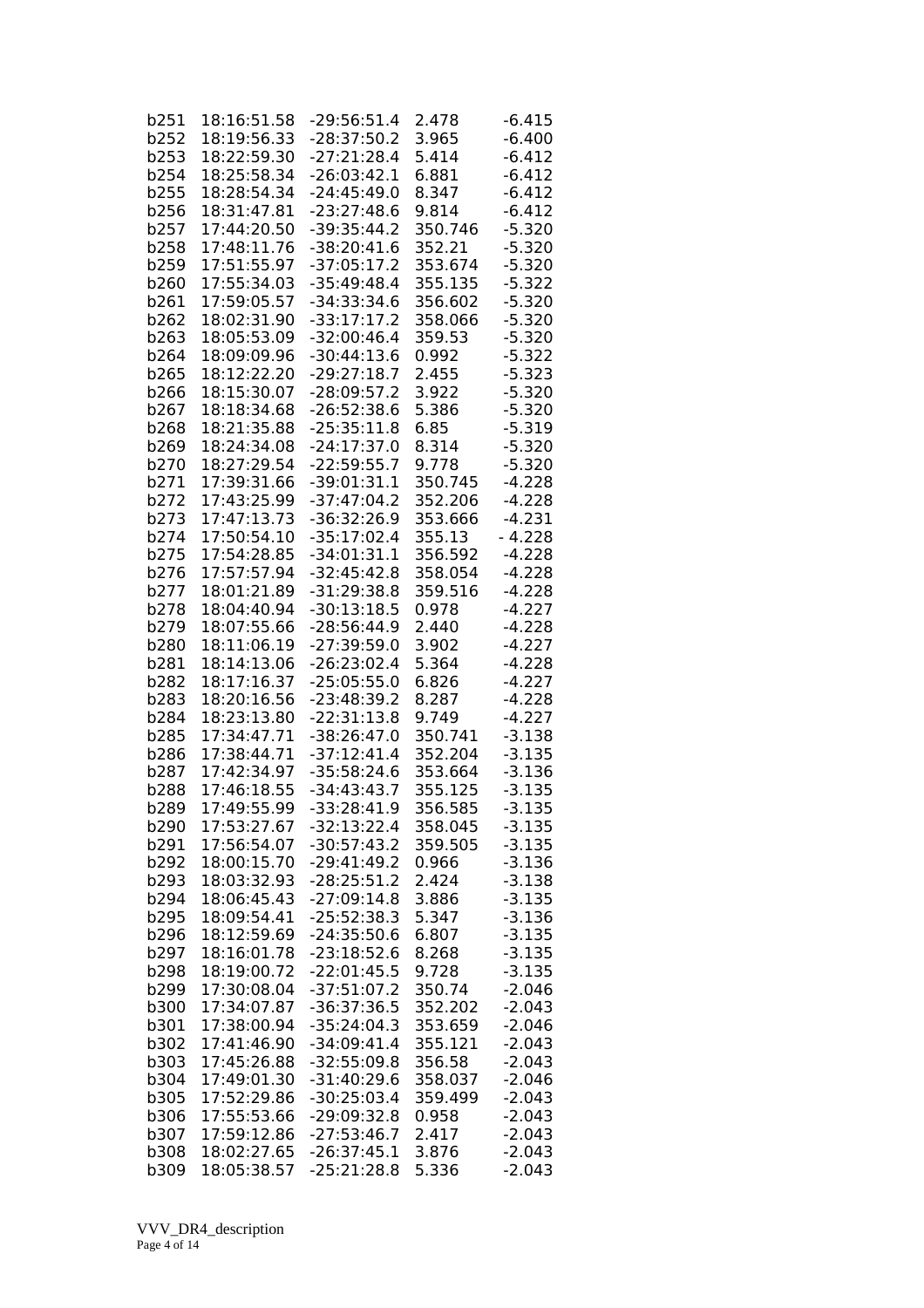| b310 | 18:08:45.82 | -24:05:00.6   | 6.795   | $-2.043$ |
|------|-------------|---------------|---------|----------|
| b311 | 18:11:49.68 | $-22:48:19.8$ | 8.254   | $-2.043$ |
| b312 | 18:14:50.18 | $-21:31:34.0$ | 9.712   | $-2.043$ |
| b313 | 17:25:32.76 | $-37:14:32.6$ | 350.743 | $-0.951$ |
| b314 | 17:29:35.30 | $-36:01:46.6$ | 352.202 | $-0.951$ |
| b315 | 17:33:30.62 | $-34:48:34.6$ | 353.66  | $-0.951$ |
|      |             |               |         |          |
| b316 | 17:37:19.27 | $-33:34:56.6$ | 355.119 | $-0.951$ |
| b317 | 17:41:01.49 | $-32:20:52.4$ | 356.578 | $-0.951$ |
| b318 | 17:44:38.18 | $-31:06:50.8$ | 358.031 | $-0.955$ |
| b319 | 17:48:09.05 | $-29:51:40.3$ | 359.495 | $-0.951$ |
| b320 | 17:51:34.97 | $-28:36:34.6$ | 0.954   | $-0.951$ |
| b321 | 17:54:56.16 | $-27:21:10.4$ | 2.412   | $-0.951$ |
| b322 | 17:58:13.01 | $-26:05:30.1$ | 3.871   | $-0.951$ |
| b323 | 18:01:25.82 | $-24:49:35.0$ | 5.33    | $-0.951$ |
| b324 | 18:04:34.78 | $-23:33:24.5$ | 6.789   | $-0.951$ |
| b325 | 18:07:40.30 | $-22:17:01.3$ | 8.247   | $-0.951$ |
| b326 | 18:10:42.89 | $-21:00:51.1$ | 9.701   | $-0.955$ |
| b327 | 17:21:02.45 | $-36:37:42.6$ | 350.74  | 0.139    |
| b328 | 17:25:07.06 | $-35:25:19.6$ | 352.201 | 0.141    |
| b329 | 17:29:04.68 | $-34:12:39.2$ | 353.66  | 0.141    |
| b330 | 17:32:55.51 | $-32:59:30.1$ | 355.119 | 0.141    |
| b331 | 17:36:39.58 | $-31:46:10.6$ | 356.573 | 0.140    |
| b332 | 17:40:18.53 | $-30:31:55.9$ | 358.036 | 0.141    |
| b333 | 17:43:51.58 | $-29:17:34.4$ | 359.495 | 0.141    |
|      | 17:47:19.25 |               |         | 0.140    |
| b334 |             | $-28:03:06.8$ | 0.950   |          |
| b335 | 17:50:42.70 | $-26:47:51.4$ | 2.412   | 0.141    |
| b336 | 17:54:01.39 | $-25:32:31.6$ | 3.871   | 0.141    |
| b337 | 17:57:15.93 | $-24:16:56.2$ | 5.33    | 0.141    |
| b338 | 18:00:26.54 | $-23:01:04.4$ | 6.789   | 0.141    |
| b339 | 18:03:33.72 | $-21:44:59.6$ | 8.247   | 0.141    |
| b340 | 18:06:37.80 | $-20:28:54.5$ | 9.703   | 0.138    |
| b341 | 17:16:36.05 | $-35:59:49.6$ | 350.743 | 1.233    |
| b342 | 17:20:43.01 | $-34:48:12.6$ | 352.202 | 1.233    |
| b343 | 17:24:42.67 | $-33:36:03.2$ | 353.661 | 1.233    |
| b344 | 17:28:35.52 | $-32:23:24.0$ | 355.12  | 1.233    |
| b345 | 17:32:22.06 | $-31:10:16.3$ | 356.58  | 1.233    |
| b346 | 17:36:02.66 | $-29:56:44.5$ | 358.039 | 1.233    |
| b347 | 17:39:37.82 | $-28:43:00.5$ | 359.496 | 1.231    |
| b348 | 17:43:07.42 | $-27:28:28.6$ | 0.958   | 1.233    |
| b349 | 17:46:32.38 | $-26:13:50.5$ | 2.417   | 1.233    |
| b350 | 17:49:52.70 | $-24:58:52.0$ | 3.876   | 1.233    |
| b351 | 17:53:09.14 | $-23:43:49.1$ | 5.333   | 1.231    |
| b352 | 17:56:21.43 | $-22:28:16.7$ | 6.792   | 1.230    |
| b353 | 17:59:29.74 | $-21:12:13.7$ | 8.254   | 1.233    |
| b354 | 18:02:34.99 | $-19:56:09.6$ | 9.714   | 1.233    |
| b355 | 17:12:14.18 | $-35:21:31.3$ | 350.744 | 2.326    |
| b356 | 17:16:23.06 | $-34:10:28.2$ | 352.204 | 2.325    |
| b357 | 17:20:24.62 | $-32:58:48.7$ | 353.664 | 2.326    |
| b358 | 17:24:19.42 | $-31:46:38.6$ | 355.124 | 2.325    |
|      |             | $-30:33:59.4$ |         | 2.326    |
| b359 | 17:28:07.75 |               | 356.585 |          |
| b360 | 17:31:50.21 | $-29:20:53.5$ | 358.045 | 2.325    |
| b361 | 17:35:26.93 | $-28:07:21.7$ | 359.505 | 2.325    |
| b362 | 17:38:58.51 | $-26:53:25.1$ | 0.966   | 2.325    |
| b363 | 17:42:25.06 | $-25:39:06.5$ | 2.426   | 2.326    |
| b364 | 17:45:47.14 | $-24:24:29.5$ | 3.887   | 2.325    |
| b365 | 17:49:04.75 | $-23:09:32.4$ | 5.347   | 2.325    |
| b366 | 17:52:18.50 | $-21:54:17.3$ | 6.807   | 2.325    |
| b367 | 17:55:28.46 | $-20:38:44.9$ | 8.267   | 2.325    |
| b368 | 17:58:35.09 | $-19:22:55.9$ | 9.728   | 2.325    |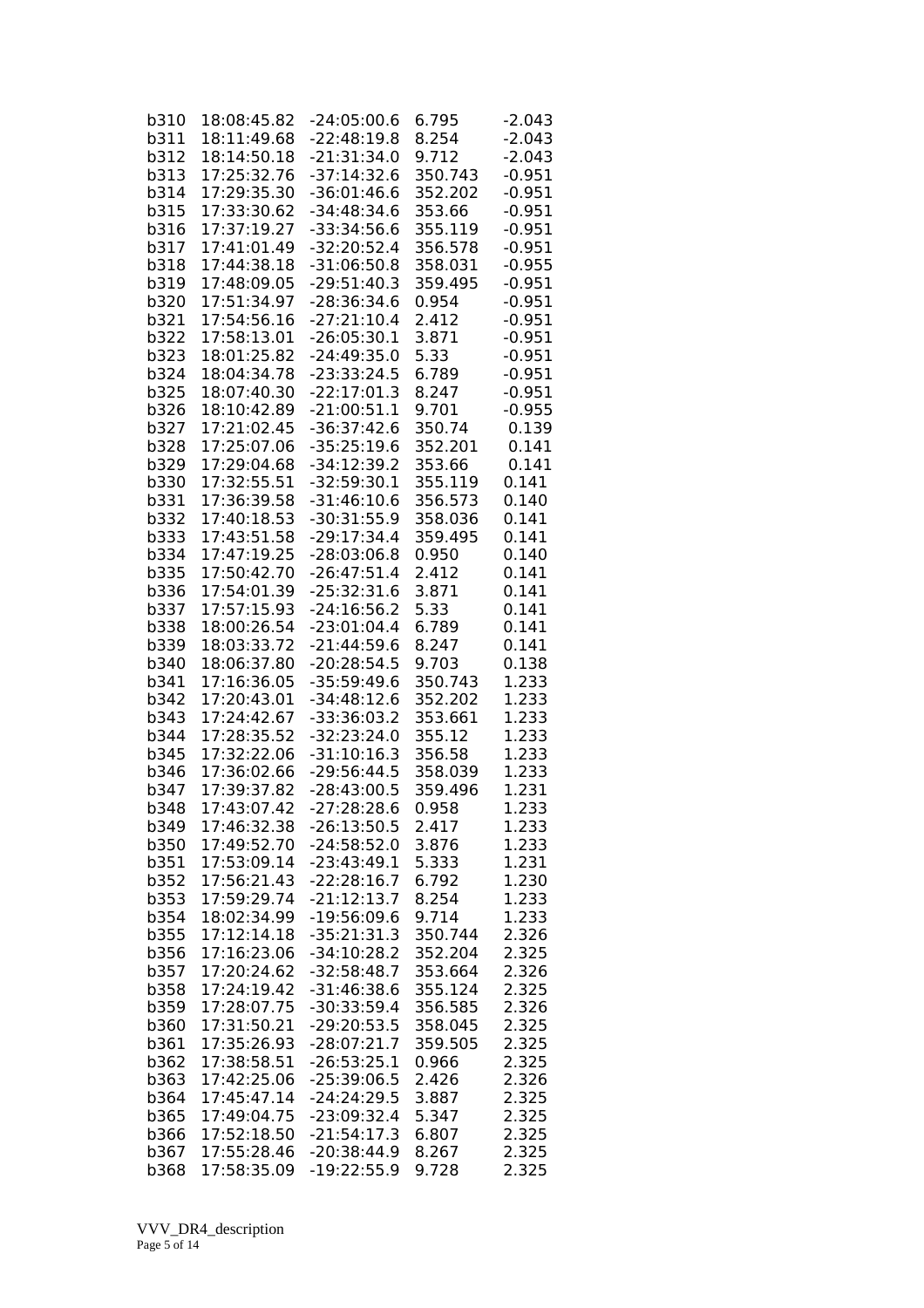| b369 | 17:07:56.47 | -34:42:39.6   | 350.744 | 3.418    |
|------|-------------|---------------|---------|----------|
| b370 | 17:12:07.25 | $-33:32:07.1$ | 352.206 | 3.417    |
| b371 | 17:16:10.39 | $-32:20:58.6$ | 353.668 | 3.418    |
| b372 | 17:20:06.86 | $-31:09:18.4$ | 355.129 | 3.418    |
| b373 | 17:23:57.19 | $-29:57:20.5$ | 356.589 | 3.415    |
| b374 | 17:27:41.02 | $-28:44:24.0$ | 358.054 | 3.418    |
|      |             |               |         |          |
| b375 | 17:31:19.56 | $-27:31:17.8$ | 359.515 | 3.417    |
| b376 | 17:34:52.54 | $-26:17:43.4$ | 0.977   | 3.418    |
| b377 | 17:38:20.59 | $-25:03:49.7$ | 2.439   | 3.418    |
| b378 | 17:41:44.26 | $-23:49:28.2$ | 3.901   | 3.418    |
| b379 | 17:45:03.46 | $-22:34:49.4$ | 5.363   | 3.418    |
| b380 | 17:48:18.48 | $-21:19:51.6$ | 6.825   | 3.418    |
| b381 | 17:51:29.81 | $-20:04:35.0$ | 8.287   | 3.418    |
| b382 | 17:54:37.66 | $-18:49:01.6$ | 9.749   | 3.418    |
| b383 | 17:03:42.94 | $-34:03:25.2$ | 350.743 | 4.507    |
| b384 | 17:07:55.03 | $-32:53:12.5$ | 352.209 | 4.510    |
| b385 | 17:11:59.88 | $-31:42:33.1$ | 353.673 | 4.510    |
| b386 | 17:15:57.96 | $-30:31:19.9$ | 355.137 | 4.510    |
| b387 | 17:19:49.25 | $-29:19:48.0$ | 356.597 | 4.509    |
| b388 | 17:23:35.30 | $-28:07:18.8$ | 358.065 | 4.510    |
| b389 | 17:27:15.26 | $-26:54:33.5$ | 359.530 | 4.510    |
| b390 | 17:30:45.46 | $-25:43:04.8$ | 0.961   | 4.508    |
| b391 | 17:34:15.58 | $-24:29:12.8$ | 2.430   | 4.510    |
| b392 |             |               |         | 4.507    |
|      | 17:37:40.80 | $-23:15:26.6$ | 3.891   |          |
| b393 | 17:41:01.09 | $-22:00:52.5$ | 5.358   | 4.510    |
| b394 | 17:44:17.50 | $-20:46:11.3$ | 6.822   | 4.510    |
| b395 | 17:47:30.12 | $-19:31:10.9$ | 8.286   | 4.510    |
| b396 | 17:50:39.17 | $-18:15:53.3$ | 9.750   | 4.510    |
| d001 | 11:43:27.74 | $-63:31:38.3$ | 295.443 | $-1.648$ |
| d002 | 11:56:15.41 | $-63:52:19.9$ | 296.902 | $-1.648$ |
| d003 | 12:09:20.18 | $-64:08:44.5$ | 298.361 | $-1.648$ |
| d004 | 12:22:38.06 | $-64:20:44.2$ | 299.820 | $-1.648$ |
| d005 | 12:36:05.54 | $-64:28:13.4$ | 301.279 | $-1.648$ |
| d006 | 12:49:38.06 | $-64:31:10.2$ | 302.738 | $-1.648$ |
| d007 | 13:03:11.21 | $-64:29:27.6$ | 304.197 | $-1.648$ |
| d008 | 13:16:40.42 | $-64:23:10.7$ | 305.656 | $-1.648$ |
| d009 | 13:30:01.27 | $-64:12:21.6$ | 307.115 | $-1.648$ |
| d010 | 13:43:07.58 | $-63:57:24.8$ | 308.569 | $-1.652$ |
| d011 | 13:56:02.26 | $-63:37:32.7$ | 310.033 | $-1.648$ |
| d012 | 14:08:35.52 | $-63:13:49.8$ | 311.492 | $-1.648$ |
| d013 | 14:20:47.04 | $-62:46:08.5$ | 312.951 | $-1.648$ |
| d014 | 14:32:34.58 | $-62:14:40.9$ | 314.410 | $-1.648$ |
| d015 | 14:43:42.53 | $-61:40:42.2$ | 315.836 | $-1.652$ |
| d016 | 14:54:39.50 | $-61:02:24.0$ | 317.295 | $-1.652$ |
| d017 | 15:05:10.61 | $-60:20:37.0$ | 318.759 | $-1.648$ |
| d018 | 15:15:13.66 | $-59:36:15.5$ |         |          |
|      |             |               | 320.218 | $-1.648$ |
| d019 | 15:24:50.21 | $-58:49:11.6$ | 321.677 | $-1.648$ |
| d020 | 15:34:00.86 | $-57:59:37.7$ | 323.136 | $-1.648$ |
| d021 | 15:42:46.42 | $-57:07:46.9$ | 324.595 | $-1.648$ |
| d022 | 15:51:07.87 | $-56:13:46.2$ | 326.054 | $-1.648$ |
| d023 | 15:59:06.12 | $-55:17:47.8$ | 327.513 | $-1.648$ |
| d024 | 16:06:42.36 | $-54:20:02.0$ | 328.972 | $-1.648$ |
| d025 | 16:13:57.77 | $-53:20:48.1$ | 330.429 | $-1.651$ |
| d026 | 16:20:53.06 | $-52:19:59.5$ | 331.885 | $-1.652$ |
| d027 | 16:27:30.36 | $-51:17:13.9$ | 333.349 | $-1.648$ |
| d028 | 16:33:50.04 | $-50:13:47.6$ | 334.805 | $-1.651$ |
| d029 | 16:39:53.11 | $-49:08:42.0$ | 336.267 | $-1.648$ |
| d030 | 16:45:40.30 | $-48:02:59.6$ | 337.722 | $-1.650$ |
| d031 | 16:51:14.42 | $-46:55:46.9$ | 339.185 | $-1.648$ |
|      |             |               |         |          |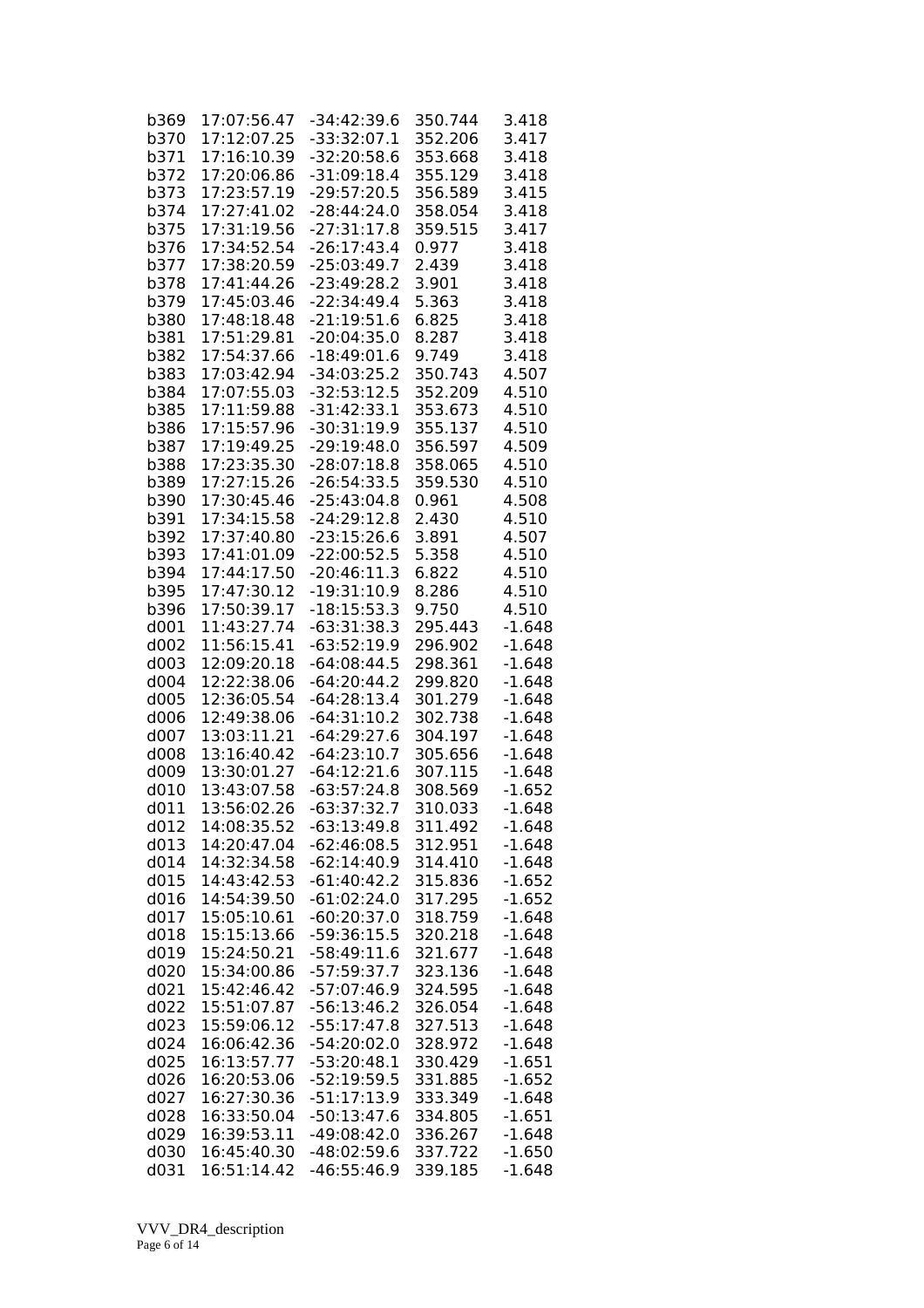| d032 | 16:56:33.77 | $-45:48:07.9$ | 340.64  | -1.649   |
|------|-------------|---------------|---------|----------|
| d033 | 17:01:41.93 | $-44:39:08.6$ | 342.103 | $-1.648$ |
| d034 | 17:06:37.75 | $-43:29:37.0$ | 343.562 | $-1.648$ |
| d035 | 17:11:22.70 | $-42:19:22.8$ | 345.021 | $-1.649$ |
| d036 | 17:15:57.60 | $-41:08:39.1$ | 346.478 | $-1.651$ |
| d037 | 17:20:22.10 | $-39:57:08.3$ | 347.935 | $-1.650$ |
| d038 | 17:24:38.88 | $-38:44:46.3$ | 349.398 | $-1.648$ |
| d039 | 11:45:55.20 | $-62:28:16.3$ | 295.442 | $-0.556$ |
| d040 | 11:58:16.78 | $-62:48:13.0$ | 296.901 | $-0.556$ |
| d041 | 12:10:50.64 | $-63:04:13.4$ | 298.355 | $-0.560$ |
| d042 | 12:23:39.43 | $-63:15:48.6$ | 299.813 | $-0.560$ |
| d043 | 12:36:36.00 | $-63:23:01.7$ |         |          |
|      |             |               | 301.271 | $-0.560$ |
| d044 | 12:49:41.07 | $-63:25:37.0$ | 302.736 | $-0.556$ |
| d045 | 13:02:43.30 | $-63:23:59.6$ | 304.195 | $-0.556$ |
| d046 | 13:15:41.95 | $-63:17:57.8$ | 305.653 | $-0.556$ |
| d047 | 13:28:33.10 | $-63:07:34.3$ | 307.112 | $-0.556$ |
| d048 | 13:41:13.61 | $-62:52:53.0$ | 308.571 | $-0.556$ |
| d049 | 13:53:39.77 | $-62:34:01.2$ | 310.030 | $-0.556$ |
| d050 | 14:05:48.53 | $-62:11:10.0$ | 311.488 | $-0.556$ |
| d051 | 14:17:37.68 | $-61:44:25.4$ | 312.947 | $-0.556$ |
| d052 | 14:29:05.40 | $-61:14:00.2$ | 314.405 | $-0.556$ |
| d053 | 14:40:10.13 | $-60:40:06.2$ | 315.864 | $-0.556$ |
| d054 | 14:50:49.58 | $-60:03:15.5$ | 317.318 | $-0.56$  |
| d055 | 15:01:07.25 | $-59:22:36.8$ | 318.781 | $-0.556$ |
| d056 | 15:10:58.73 | $-58:39:26.6$ | 320.240 | $-0.556$ |
| d057 | 15:20:25.78 | $-57:53:35.2$ | 321.699 | $-0.556$ |
| d058 | 15:29:28.82 | $-57:05:14.3$ | 323.157 | $-0.556$ |
| d059 | 15:38:08.11 | $-56:14:31.9$ | 324.616 | $-0.556$ |
| d060 | 15:46:24.77 | $-55:21:42.1$ | 326.075 | $-0.556$ |
| d061 | 15:54:19.25 | $-54:26:52.1$ | 327.533 | $-0.556$ |
| d062 | 16:01:52.94 | $-53:30:13.0$ | 328.992 | $-0.556$ |
| d063 | 16:09:06.70 | $-52:31:50.9$ | 330.451 | $-0.556$ |
| d064 | 16:16:01.46 | $-51:31:56.3$ | 331.909 | $-0.556$ |
| d065 | 16:22:38.40 | $-50:30:35.6$ | 333.368 | $-0.556$ |
| d066 | 16:28:58.06 | $-49:28:17.4$ | 334.821 | $-0.56$  |
| d067 | 16:35:02.30 | $-48:24:11.9$ | 336.283 | $-0.559$ |
| d068 | 16:40:51.17 | $-47:19:19.2$ | 337.739 | $-0.56$  |
| d069 | 16:46:26.50 | $-46:13:04.8$ | 339.200 | $-0.559$ |
| d070 | 16:51:48.14 | $-45:05:46.0$ | 340.661 | $-0.556$ |
| d071 | 16:56:57.60 | $-43:58:13.1$ | 342.115 | $-0.56$  |
| d072 | 17:01:55.61 | $-42:49:02.6$ | 343.579 | $-0.556$ |
| d073 | 17:06:42.65 | $-41:39:30.6$ | 345.037 | $-0.556$ |
| d074 | 17:11:19.82 | -40:29:29.8   | 346.493 | $-0.559$ |
| d075 | 17:15:47.26 | $-39:18:45.0$ | 347.950 | $-0.56$  |
| d076 | 17:20:06.07 | $-38:07:05.5$ | 349.411 | $-0.559$ |
| d077 | 11:48:12.67 | $-61:24:46.4$ | 295.442 | 0.536    |
| d078 | 12:00:07.22 | $-61:44:12.5$ | 296.896 | 0.532    |
| d079 | 12:12:21.34 | $-61:59:17.2$ | 298.360 | 0.536    |
| d080 | 12:24:43.03 | $-62:10:26.4$ | 299.819 | 0.536    |
| d081 | 12:37:12.10 | $-62:17:23.3$ | 301.278 | 0.536    |
| d082 | 12:49:45.38 | $-62:20:06.0$ | 302.737 | 0.536    |
| d083 | 13:02:16.94 | $-62:18:36.0$ | 304.191 | 0.535    |
| d084 | 13:14:47.59 | $-62:12:47.9$ | 305.650 | 0.535    |
| d085 | 13:27:11.52 | $-62:02:46.3$ | 307.109 | 0.535    |
| d086 | 13:39:26.02 | $-61:48:36.7$ | 308.568 | 0.535    |
| d087 | 13:51:29.40 | $-61:30:19.1$ | 310.031 | 0.536    |
| d088 | 14:03:15.41 | $-61:08:11.4$ | 311.490 | 0.536    |
| d089 | 14:14:43.73 | $-60:42:19.1$ | 312.949 | 0.536    |
| d090 | 14:25:52.27 | $-60:12:52.4$ | 314.407 | 0.536    |
|      |             |               |         |          |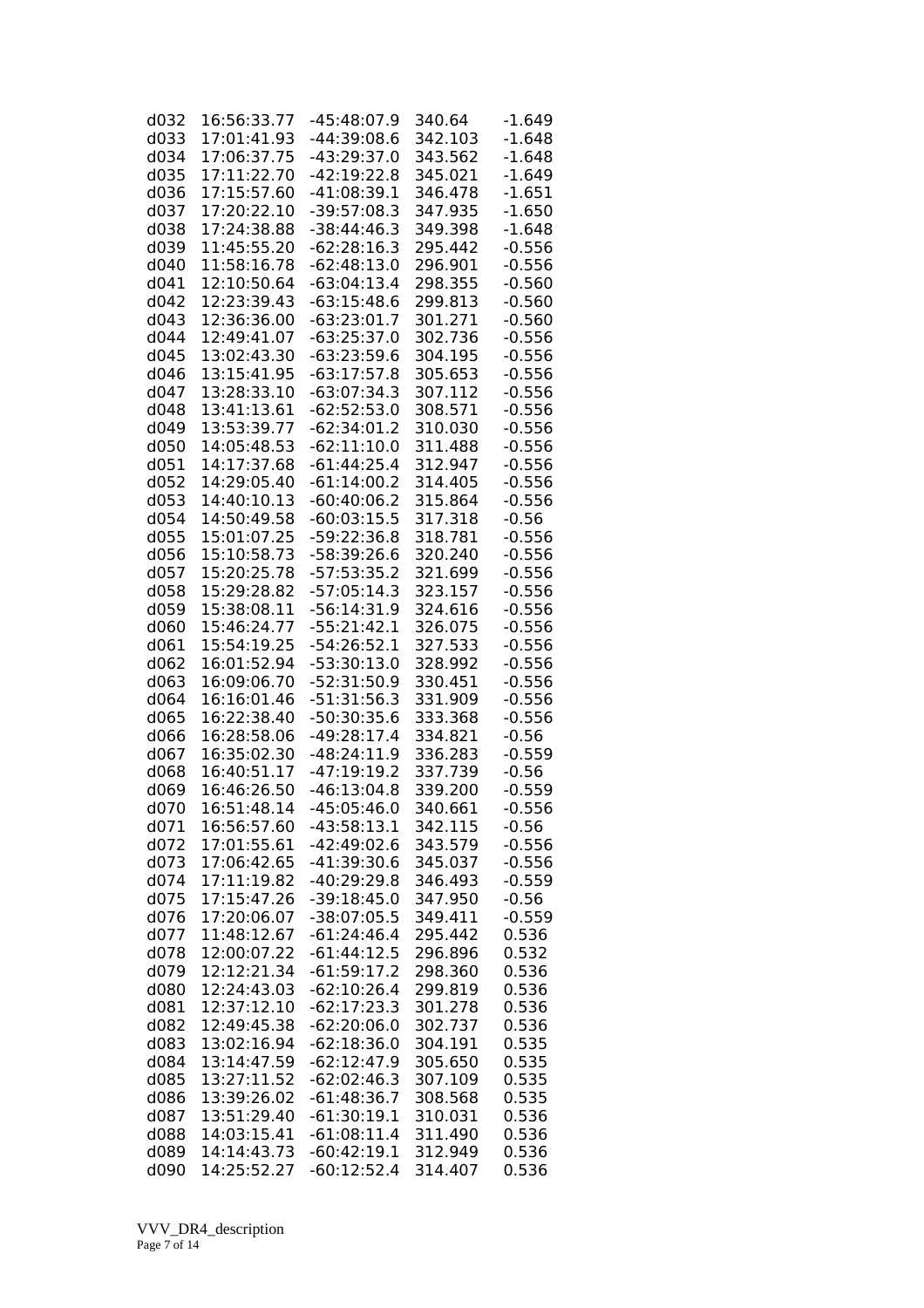| d091 | 14:36:40.32 | -59:39:59.8   | 315.867 | 0.536 |
|------|-------------|---------------|---------|-------|
| d092 | 14:47:04.90 | $-59:04:13.8$ | 317.320 | 0.532 |
| d093 | 14:57:09.62 | $-58:24:42.5$ | 318.784 | 0.536 |
| d094 | 15:06:50.26 | $-57:42:41.4$ | 320.243 | 0.536 |
| d095 | 15:16:06.77 | $-56:58:09.8$ | 321.698 | 0.535 |
| d096 | 15:25:02.11 | $-56:10:59.2$ | 323.157 | 0.535 |
|      |             | $-55:21:27.7$ |         |       |
| d097 | 15:33:35.40 |               | 324.616 | 0.535 |
| d098 | 15:41:48.34 | $-54:29:34.1$ | 326.079 | 0.536 |
| d099 | 15:49:39.29 | $-53:35:52.4$ | 327.538 | 0.536 |
| d100 | 15:57:10.15 | $-52:40:18.1$ | 328.996 | 0.536 |
| d101 | 16:04:22.06 | $-51:43:01.6$ | 330.455 | 0.536 |
| d102 | 16:11:15.77 | $-50:44:08.2$ | 331.914 | 0.536 |
| d103 | 16:17:52.18 | $-49:43:47.3$ | 333.373 | 0.536 |
| d104 | 16:24:11.50 | $-48:42:18.0$ | 334.828 | 0.535 |
| d105 | 16:30:16.87 | $-47:39:04.3$ | 336.291 | 0.536 |
| d106 | 16:36:06.91 | $-46:34:55.6$ | 337.750 | 0.536 |
| d107 | 16:41:43.13 | -45:29:39.8   | 339.209 | 0.536 |
| d108 | 16:47:06.43 | $-44:23:26.9$ | 340.667 | 0.536 |
| d109 | 16:52:17.66 | $-43:16:15.6$ | 342.126 | 0.536 |
|      |             |               |         |       |
| d110 | 16:57:17.59 | $-42:08:13.2$ | 343.586 | 0.536 |
| d111 | 17:02:06.58 | $-40:59:24.7$ | 345.044 | 0.536 |
| d112 | 17:06:45.65 | -39:49:50.2   | 346.503 | 0.536 |
| d113 | 17:11:15.31 | $-38:39:35.6$ | 347.962 | 0.536 |
| d114 | 17:15:36.19 | $-37:28:41.9$ | 349.421 | 0.536 |
| d115 | 11:50:21.26 | $-60:21:07.9$ | 295.443 | 1.628 |
| d116 | 12:01:56.33 | $-60:39:45.4$ | 296.902 | 1.628 |
| d117 | 12:13:43.66 | $-60:54:30.2$ | 298.362 | 1.628 |
| d118 | 12:25:40.25 | $-61:05:15.7$ | 299.821 | 1.628 |
| d119 | 12:37:43.90 | $-61:11:58.2$ | 301.281 | 1.628 |
| d120 | 12:49:51.02 | $-61:14:34.4$ | 302.741 | 1.628 |
| d120 | 12:49:51.02 | $-61:14:34.4$ | 302.741 | 1.628 |
|      | 13:01:58.46 | $-61:13:03.0$ |         |       |
| d121 |             |               | 304.200 | 1.628 |
| d122 | 13:14:00.77 | $-61:07:41.2$ | 305.655 | 1.624 |
| d123 | 13:26:01.94 | $-60:57:42.5$ | 307.119 | 1.628 |
| d124 | 13:37:51.91 | $-60:43:59.9$ | 308.579 | 1.628 |
| d125 | 13:49:30.50 | $-60:26:23.3$ | 310.039 | 1.628 |
| d126 | 14:00:53.14 | $-60:05:06.7$ | 311.494 | 1.627 |
| d127 | 14:12:03.53 | $-59:39:54.4$ | 312.958 | 1.628 |
| d128 | 14:22:54.29 | $-59:11:18.2$ | 314.418 | 1.628 |
| d129 | 14:33:25.94 | $-58:39:22.7$ | 315.877 | 1.628 |
| d130 | 14:43:35.86 | $-58:04:27.1$ | 317.332 | 1.627 |
| d131 | 14:53:28.37 | $-57:26:08.9$ | 318.796 | 1.628 |
| d132 | 15:02:58.06 | $-56:45:11.2$ | 320.256 | 1.628 |
| d133 | 15:12:06.53 | $-56:01:33.6$ | 321.715 | 1.628 |
|      | 15:20:54.07 |               |         |       |
| d134 |             | $-55:15:27.7$ | 323.175 | 1.628 |
| d135 | 15:29:20.69 | $-54:27:00.4$ | 324.635 | 1.628 |
| d136 | 15:37:27.18 | -53:36:23.8   | 326.094 | 1.628 |
| d137 | 15:45:14.06 | $-52:43:46.6$ | 327.554 | 1.628 |
| d138 | 15:52:41.81 | $-51:49:14.2$ | 329.014 | 1.628 |
| d139 | 15:59:51.34 | $-50:52:59.2$ | 330.473 | 1.628 |
| d140 | 16:06:43.42 | $-49:55:05.2$ | 331.933 | 1.628 |
| d141 | 16:13:18.96 | $-48:55:40.4$ | 333.393 | 1.628 |
| d142 | 16:19:38.50 | $-47:54:53.6$ | 334.852 | 1.628 |
| d143 | 16:25:43.22 | $-46:52:47.6$ | 336.311 | 1.628 |
| d144 | 16:31:33.74 | $-45:49:29.6$ | 337.771 | 1.628 |
| d145 | 16:37:10.78 | $-44:45:18.0$ | 339.228 | 1.626 |
| d146 | 16:42:35.28 | $-43:39:52.2$ | 340.688 | 1.625 |
|      |             |               |         |       |
| d147 | 16:47:47.69 | $-42:33:13.3$ | 342.150 | 1.628 |
| d148 | 16:52:49.08 | -41:26:08.9   | 343.607 | 1.625 |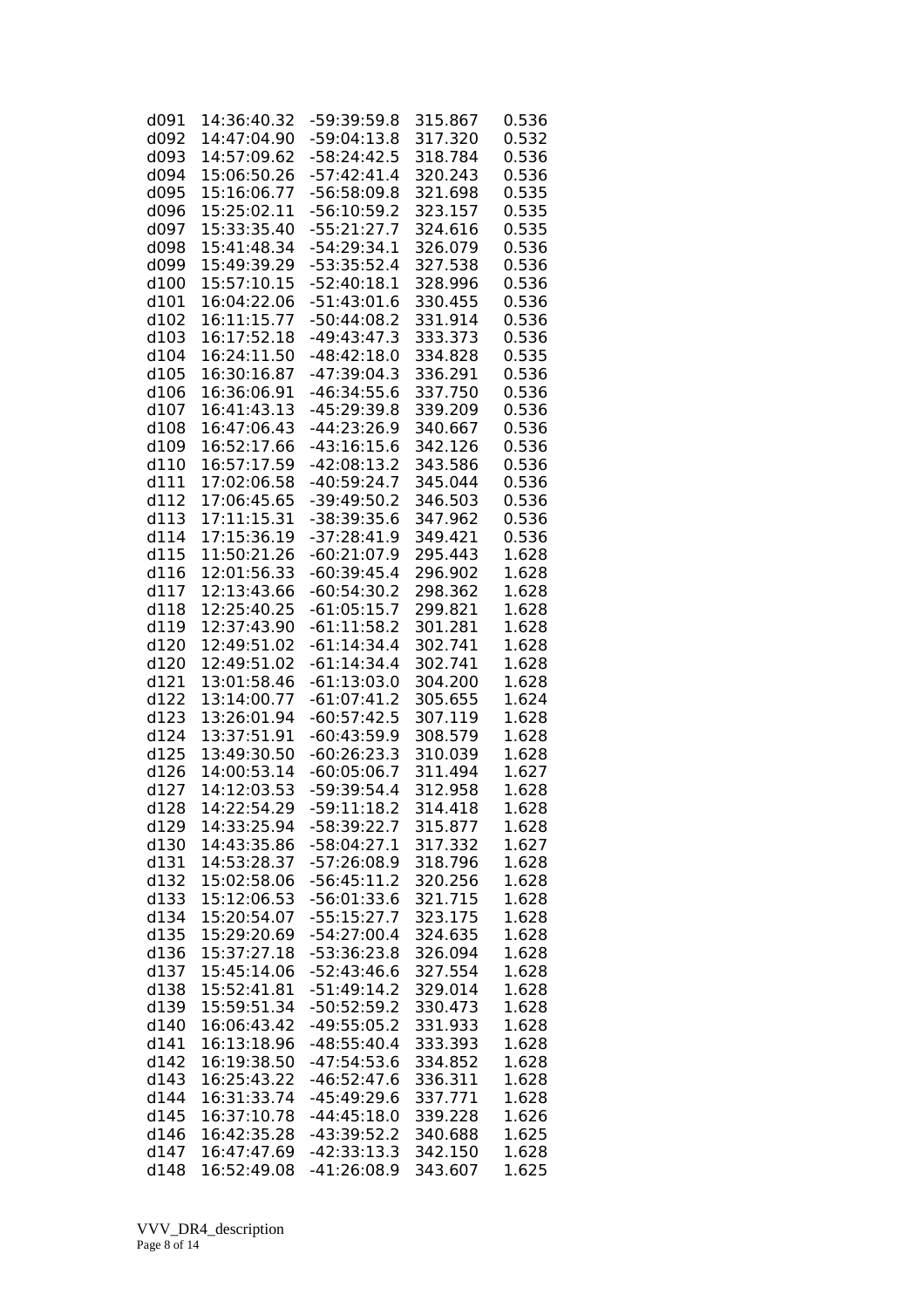| $d149$ 16:57:39.62 -40:17:47.4 345.069 |  | 1.628  |
|----------------------------------------|--|--------|
| d150 17:02:20.45 -39:08:52.1 346.529   |  | 1.628  |
| d151 17:06:51.91 -37:59:15.0 347.988   |  | 1.628  |
| d152 17:11:14.57 -36:48:57.2 349.448   |  | -1.628 |

## **Release Notes**

## **Data Reduction and Calibration**

The photometric and astrometric calibrations of the VVV/VIRAC v1 product are both derived from the 2MASS Point Source Catalogue. (This will be superseded in version 2, where the Gaia DR2 absolute reference frame will be used.) Users should be aware that VIRAC v1 relative proper motions typically differ from absolute proper motions by up to 6 mas/yr, depending on Galactic coordinates. If absolute motions are required, users can perform a simple approximate correction by matching to Gaia DR2 for the field in question.

The data reduction and calibration procedures for individual epochs are as described in the VVV DR4 release. Since this is an advanced product, the details are not repeated here. All of the VIRAC v1 photometry is aperture photometry with an aperture diameter of  $\sqrt{2}$  arcsec. The CASU aperture photometry attempts to deblend the fluxes of adjacent sources with overlapping apertures but the results are not as good as profile fitting photometry (which is much more computationally intensive). VIRAC version 2 will employ profile fitting photometry.

The VVV saturation limit is near Ks=11 mag, with some variation depending on observing conditions and variation between the 16 VIRCAM detectors. However, the centroiding of the CASU v1.3 pipeline remains good for sources as bright as Ks=10 mag. Moreover, a saturation correction was done for bright stars using an aperture corresponding to an annulus with inner diameter of 2 arcsec and outer diameter of 4 arcsec.

## Data Quality

The Quality Control for the Phase 3 data from v1.3 was performed with involvement of ESO and of many scientists from the VVV Survey Science Team. Algorithmic quality control cuts to identify tile images with low zero points (after correcting for the seasonal trend), seeing that was significantly outside specification, or high average ellipticity were applied and the component pawprints were not used in VIRAC. Additional procedures identified a small number of tiles or pawprints where telescope guiding had been lost and fields with blurred or distorted image profiles. In addition we also identified some bad tiles where there was a large variation in the seeing or in the zero points between the 6 constituent pawprints, even though the values for the tile had passed the quality threshold.

For VIRAC v1, additional cuts were made to reject the following:

- (i) pawprint catalogues with seeing  $> 1.2$  arcsec in Ks;
- (ii) pawprint catalogues in which one or more of the 16 arrays contained fewer than 25% of the median source counts for the pawprint set. (A pawprint set is defined in VIRAC as a sequence of spatially coincident VVV pawprints, with a tolerance of 30 arcsec);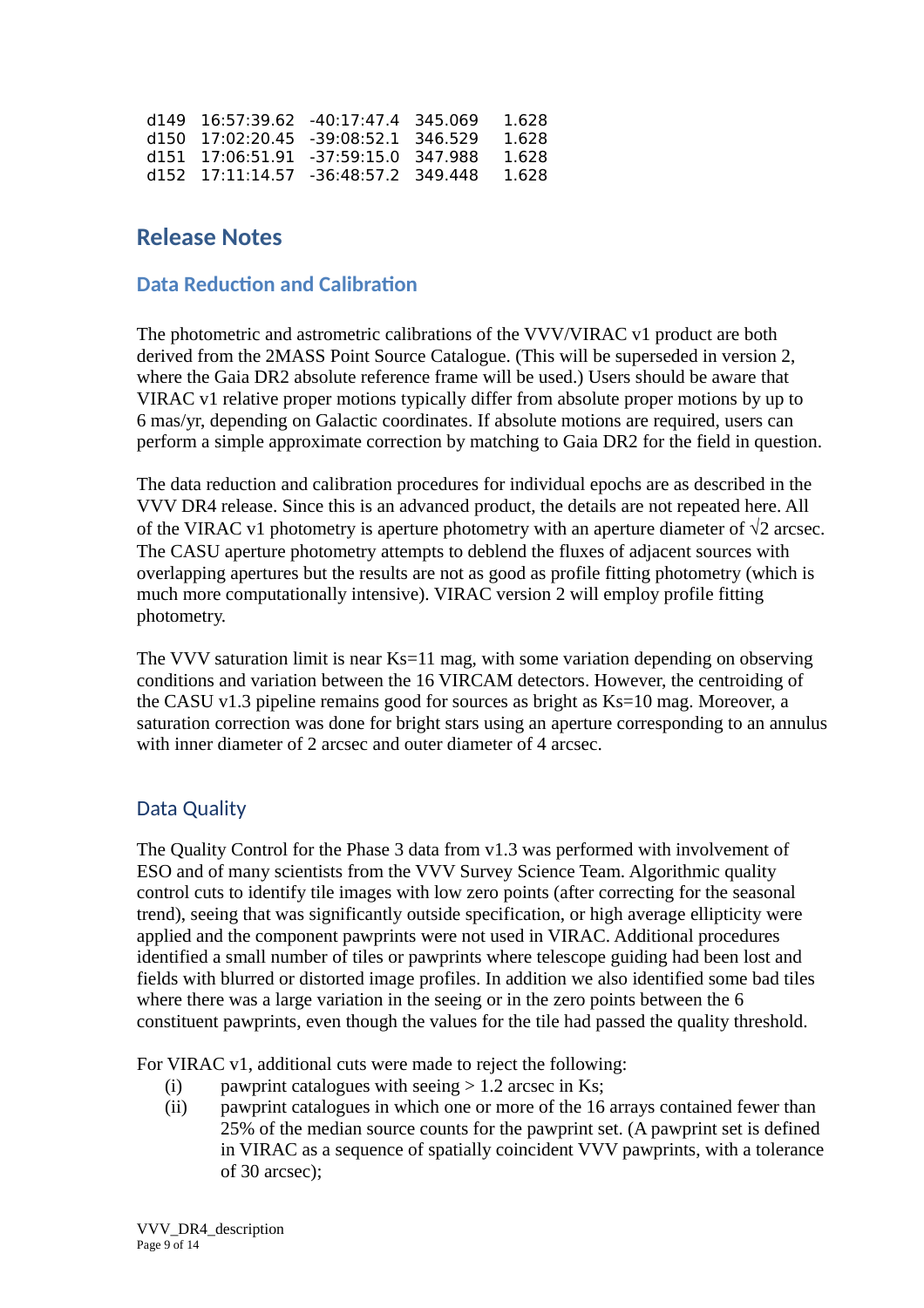(iii) pawprint catalogues for which the median astrometric residual to the CASU v1.3 pipeline astrometric solution across all 16 arrays is  $> 0.2$  arcsec.

Following Gaia DR2, comparisons of Gaia absolute proper motions and VIRAC relative proper motions were made for all fields. Gradients in the VIRAC reference frame exist on small scales but these are generally at a level slightly below the measurement uncertainty for individual stars.

## Proper motion quality flags

A "*reliable*" flag is included as a column in all VIRAC tables. Data with *reliable* = 1 correspond to more reliable proper motion solutions based on at least 2 pawprint sets.

High proper motion stars are included in VIRAC, with sensitivity to motions in excess of 10 arcsec per year. All 432 sources with *reliable*  $= 1$  and proper motion,  $\mu$  >200 mas/yr were visually inspected and found to be bona fide high proper motion stars, with one slightly ambiguous exception caused by blending. However, a number of false-positive high proper motion stars with  $\mu$  <200 mas/yr were independently shown to be present in the very crowded Galactic centre region, caused by blending-related issues (Fernandes et al., [2018AAS...23123715G\)](https://ui.adsabs.harvard.edu/#abs/2018AAS...23123715G/abstract). Such false-positives typically, but not always, have unusually high values of "*ell*", the mean Ks ellipticity parameter. Bona fide high proper motion sources can have *reliable* = 0, so the *reliable* flag should be used as a simple way of selecting a less complete but more reliable subsets of measurements from a field. Reliability can be further improved by selecting stars with *ell* < 0.3.

For each star, an error flag value, *epm flag,* was computed for every proper motion solution that contributes to the final average. (Separate solutions were calculated for each pawprint set before averaging.) *epm flag =* 0 indicates no issues with the solution; *epm flag =* 1 indicates either a saturated star or a faint star near the detection threshold, such that the median proper motion uncertainty for the pawprint set is over 5 mas/yr for stars at the given Ks magnitude. *epm flag* = 2 indicates an unusually high proper motion uncertainty for the given Ks magnitude, above a threshold defined as median uncertainty plus 3 times the spread (where the spread is defined as max(0.3 mas/yr, median absolute deviation)). *epm flag* is additive, so it has a range from 0 to 3 for each proper motion solution.

The present VIRAC product provides proper motions only after averaging across all the solutions for a star (using inverse variance weighting). Therefore we provide information on the *epm flag* values through the parameters *n\_epmf\_0, n\_epmf\_1, n\_epmf\_2 and n\_epmf\_3,* which represent the number of proper motion solutions with each of the *epm flag* values. The number of proper motion solutions for a star is given by the dets parameter. Good (averaged) solutions therefore typically have *n\_epmf\_0* = *dets*.

To be flagged as 'reliable' a source must have a minimum of two proper motion solutions, all solutions must be from different pawprint sets, and *epm flag* = 0 for all solutions. This corresponds to  $dets \geq 2$ ,  $dets = pawprintdets$ , and *n\_epmf\_0 = dets*. Here *pawprintdets* is the number of pawprint sets (typically 1 to 6) that contribute to the proper motion average. Typically, *dets* = *pawprintdets* but a pawprint set may occasionally have more than one proper motion solution for a star, corresponding to different parts of the time series. E.g. in the case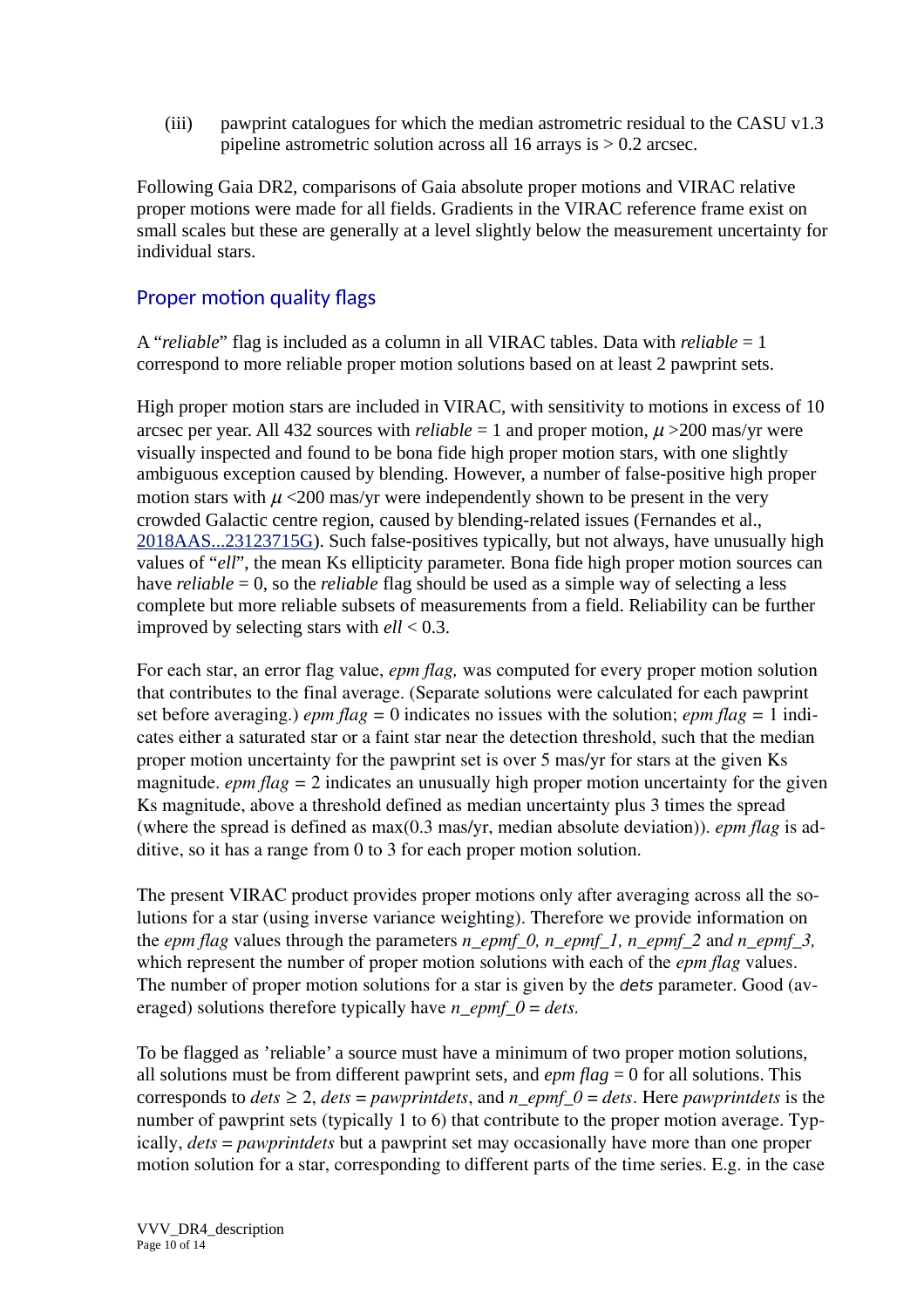of a faint star near the detection threshold or a high proper motion star, this occurs if successful cross-matching across multiple observing seasons occurred at a late stage in the calculation.

### Known Issues

The CASU v1.3 pipeline has some imperfections with regard to photometric calibration. The Z and Y calibration is fairly good for fields located  $>2^{\circ}$  off the Galactic equator but at present it remains unreliable for fields at latitudes  $|b| \leq 2^{\circ}$ . This issue is somewhat improved in the new v1.5 pipeline but this new pipeline has not yet been run on the VVV data. Calibration of all filters in very crowded fields in the inner bulge remains a work in progress.

## Data Format

#### File Types

There is one type of catalogue file, in FITS format. E.g. "virac\_v1\_d001.fits" contains proper motion data for VVV tile d001. Each of the 348 catalogue files contains the provenance data for the corresponding VVV tile, i.e. the list of pawprint images that made up each of the 6 pawprint sets in the tile. Each file has 45 columns. This is slightly more than the 41 columns described in the original VIRAC release available at vvv.herts.ac.uk: 4 columns were added, corresponding to detection flags for the Z, Y, J and H passbands for each stars.

The 156206 pawprint image files from which the proper motion catalogue files were ultimately constructed are provided in compressed FITS format. Each files is nameed by observing date and file number on the night in question. E.g. "v20130325\_00036\_st.fits.fz". Here the "st" suffix indicates that the pawprint image is a stack of 2 images at 2 positions a few arcsec apart.

#### Catalogue Columns

|    | sourceid | unique source identifier                                                                                                                                                                                                                                                                     |  |
|----|----------|----------------------------------------------------------------------------------------------------------------------------------------------------------------------------------------------------------------------------------------------------------------------------------------------|--|
| 2  | ra       | RA from astrometric fit at epoch 2012.0                                                                                                                                                                                                                                                      |  |
|    | lde      | Dec from astrometric fit at epoch 2012.0                                                                                                                                                                                                                                                     |  |
| 14 | mag      | Ks band magnitude (Vega system). mag and emag are inverse<br>variance weighted averages across overlapping pawprint sets. A<br>magnitude and uncertainty from each pawprint set are the me-<br>dian and median absolute deviation of Ks measurements from<br>all epochs in the pawprint set. |  |
| 5  | emag     | Error on Ks band magnitude. See "mag" description above.                                                                                                                                                                                                                                     |  |
| 16 | lell     | Mean Ks band ellipticity                                                                                                                                                                                                                                                                     |  |
|    | pm       | Total proper motion (mas/yr). The proper motion measurements<br>and their errors are inverse variance weighted averages across<br>their measured values from all pawprint sets.                                                                                                              |  |
| 18 | epm      | Error on total proper motion                                                                                                                                                                                                                                                                 |  |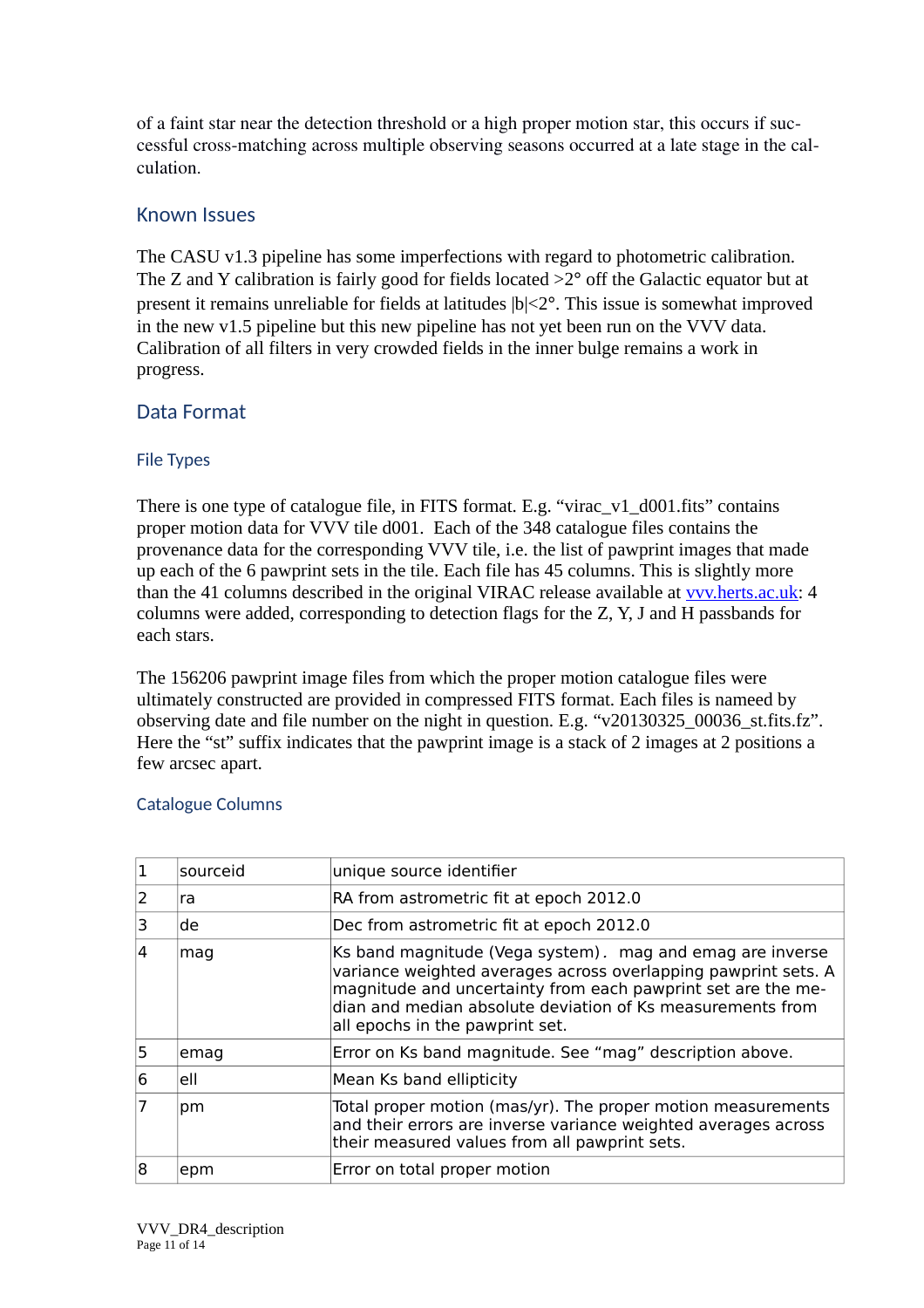| 9  | rapm          | Proper motion in RAcosDec                                                                                                                                                                                                                                                                                                                                                                                                                                              |
|----|---------------|------------------------------------------------------------------------------------------------------------------------------------------------------------------------------------------------------------------------------------------------------------------------------------------------------------------------------------------------------------------------------------------------------------------------------------------------------------------------|
| 10 | erapm         | Error on proper motion in RAcosDec                                                                                                                                                                                                                                                                                                                                                                                                                                     |
| 11 | depm          | Proper motion in Dec                                                                                                                                                                                                                                                                                                                                                                                                                                                   |
| 12 | edepm         | Error on proper motion in Dec                                                                                                                                                                                                                                                                                                                                                                                                                                          |
| 13 | epochs        | Total number of epochs across all pawprint sets contributing to<br>the measurement.                                                                                                                                                                                                                                                                                                                                                                                    |
| 14 | dets          | The number of separate pawprint sets/epoch groups (see paw-<br>printdets) in which the source was detected. For sources de-<br>tected in only 1 tile, there may be up to 6 pawprint sets (more<br>typically 2). Faint sources or high proper motion sources can oc-<br>casionally have more than 1 det (i.e. multiple epoch groups)<br>within a pawprint set if they are not matched between consecu-<br>tive observing seasons until a late stage of the calculation. |
| 15 | stellardets   | The number of pawprint sets in which the modal morphological<br>classification of the source was stellar.                                                                                                                                                                                                                                                                                                                                                              |
| 16 | pawprintdets  | the number of separate pawprint sets in which a source was de-<br>tected. Technically 'dets' can be greater than this value where<br>e.g. a high proper motion or faint source was not matched be-<br>tween consecutive observing seasons until a late stage of the<br>calculation.                                                                                                                                                                                    |
| 17 | n_epmf_0      | Number of pawprint sets with proper motion error flag '0'                                                                                                                                                                                                                                                                                                                                                                                                              |
| 18 | $n$ epmf_1    | Number of pawprint sets with proper motion error flag '1'                                                                                                                                                                                                                                                                                                                                                                                                              |
| 29 | $n$ epmf 2    | Number of pawprint sets with proper motion error flag '2'                                                                                                                                                                                                                                                                                                                                                                                                              |
| 20 | n_epmf_3      | Number of pawprint sets with proper motion error flag '3'                                                                                                                                                                                                                                                                                                                                                                                                              |
| 21 | reliable      | Reliability flag for proper motion: '1' is more reliable, '0' is less<br>reliable. This is a combination of dets >=2, dets=pawprintdets,<br>and no proper motion error flags in any pawprint sets<br>( $n$ epmf $0 = dets$ )                                                                                                                                                                                                                                           |
| 22 | Zmag          | VVV DR4 Z band magnitude                                                                                                                                                                                                                                                                                                                                                                                                                                               |
| 23 | eZmag         | Error on VVV DR4 Z band magnitude                                                                                                                                                                                                                                                                                                                                                                                                                                      |
| 24 | Zell          | Ellipticity of Z band detection                                                                                                                                                                                                                                                                                                                                                                                                                                        |
| 25 | <b>Zclass</b> | Z band morphological classification.<br>$1 =$ resolved (e.g. blended stars or a galaxy);<br>$0 = noise;$<br>$-1$ = stellar<br>$-2$ = probably stellar<br>-3 = probable galaxy<br>$-7$ = bad pixel within 2" aperture<br>-9 = saturated (saturation correction attempted)                                                                                                                                                                                               |
| 26 | Zsep          | Distance to Z band detection (arcsec)                                                                                                                                                                                                                                                                                                                                                                                                                                  |
| 27 | Ymag          | VVV DR4 Y band magnitude                                                                                                                                                                                                                                                                                                                                                                                                                                               |
| 28 | eYmag         | Error on VVV DR4 Y band magnitude                                                                                                                                                                                                                                                                                                                                                                                                                                      |
| 29 | Yell          | Ellipticity of Y band detection                                                                                                                                                                                                                                                                                                                                                                                                                                        |
| 30 | Yclass        | Y band morphological classification, see column 25.                                                                                                                                                                                                                                                                                                                                                                                                                    |
| 31 | Ysep          | Distance to Z band detection (arcsec)                                                                                                                                                                                                                                                                                                                                                                                                                                  |
| 32 | Jmag          | VVV DR4 J band magnitude                                                                                                                                                                                                                                                                                                                                                                                                                                               |
| 33 | eJmag         | Error on VVV DR4 J band magnitude                                                                                                                                                                                                                                                                                                                                                                                                                                      |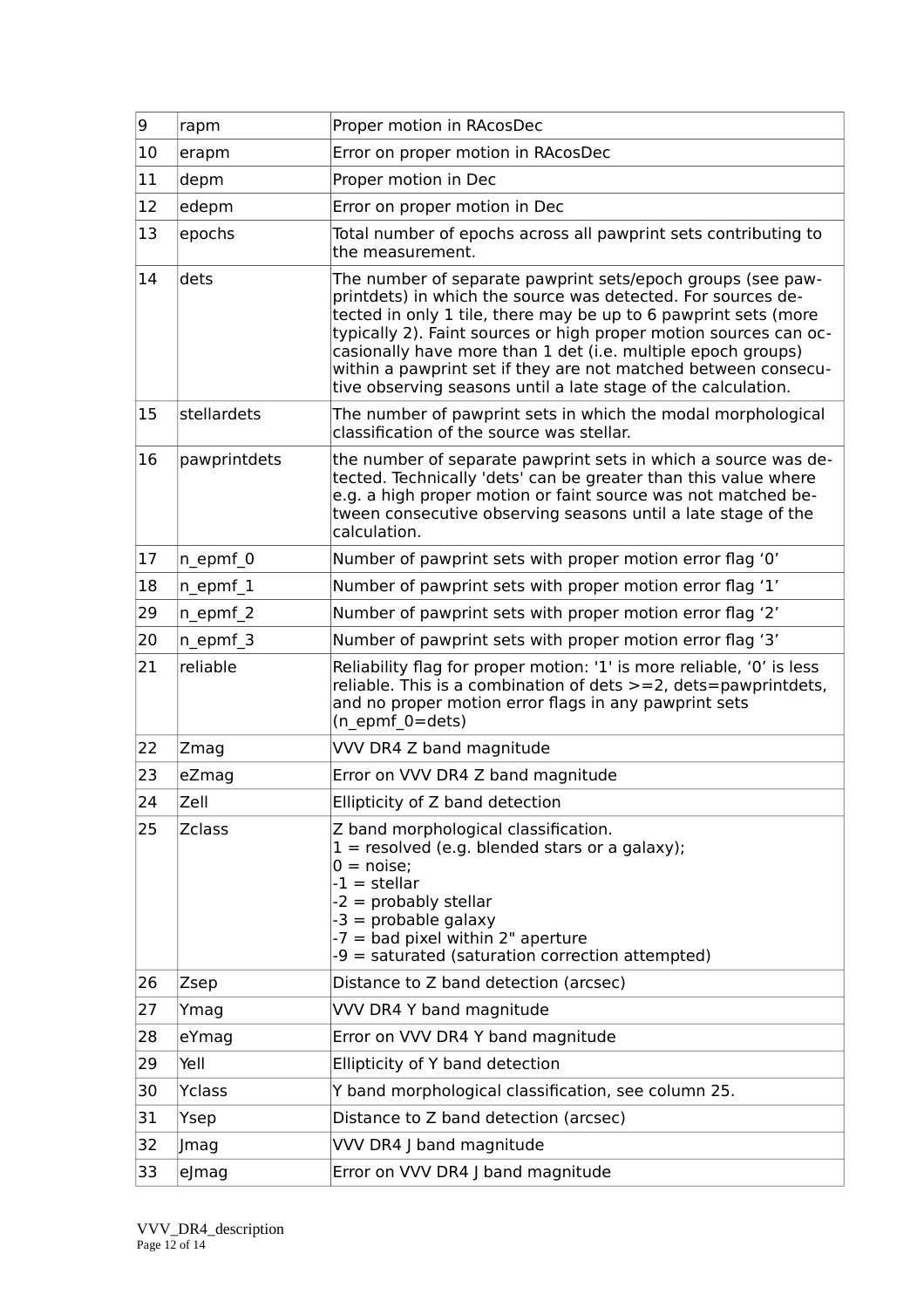| 34 | Jell            | Ellipticity of J band detection                        |
|----|-----------------|--------------------------------------------------------|
| 35 | <b>Iclass</b>   | J band morphological classification, see column 25.    |
| 36 | <b>Jsep</b>     | Distance to Z band detection (arcsec)                  |
| 37 | Hmag            | VVV DR4 H band magnitude                               |
| 38 | eHmag           | Error on VVV DR4 H band magnitude                      |
| 39 | lHell           | Ellipticity of H band detection                        |
| 40 | <b>Hclass</b>   | H band morphological classification, see column 25.    |
| 41 | Hsep            | Distance to H band detection (arcsec)                  |
| 42 | Zdetflag        | Z detection flag, 1=not detected, 2=not observed       |
| 43 | Ydetflag        | Y detection flag, 1=not detected, 2=not observed       |
| 44 | <b>Idetflag</b> | detection flag, 1=not detected, 2=not observed         |
| 45 | Hdetflag        | H detection flag, $1=$ not detected, $2=$ not observed |

#### Acknowledgments

Please cite the VIRAC paper (Smith et al.2018, MNRAS 474, 1826) when using data from this release. Please also use the following statement in your articles: based on data products from VVV Survey observations made with the VISTA telescope at the ESO Paranal Observatory under programme ID 179.B-2002.

#### Further Details

More detailed information can be found in the peer-reviewed journal paper:

L. C. Smith, P. W. Lucas, R. Kurtev, R. Smart, D. Minniti, J. Borissova, H.R.A Jones, Z.H. Zhang, F. Marocco, C. Contreras Peña, M. Gromadzki, M.A. Kuhn, J.E. Drew, D.J. Pinfield, L.R. Bedin, 2018, MNRAS, 474, 1826

- the VIRAC web page (https://vvv.herts.ac.uk)

- the CASU webpages http://casu.ast.cam.ac.uk/surveys-projects/vista/

- by contacting Leigh Smith (lsmith [at] ast.cam.ac.uk) or Philip Lucas (p.w.lucas [at] herts.ac.uk)

- the VVV Science Team papers:

D. Minniti, P. W. Lucas, J. P. Emerson, R. K. Saito, M. Hempel, P. Pietrukowicz, A. V. Ahumada, M. V. Alonso, J. Alonso-García, J. I. Arias, R. M. Bandyopadhyay, R. H. Barbá, L. R. Bedin, E. Bica, J. Borissova, L. Bronfman, M. Catelan, J. J. Clariá, N. Cross, R. de Grijs, I. Dékány, J. E. Drew, C. Fariña, C. Feinstein, E. Fernández Lajús, R. C. Gamen, D. Geisler, W. Gieren, B. Goldman, O. González, G. Gunthardt, S. Gurovich, N. C. Hambly, M. J. Irwin, V. D. Ivanov, A. Jordán, E. Kerins, K. Kinemuchi, R. Kurtev, M. López-Corredoira, T. Maccarone, N. Masetti, D. Merlo, M. Messineo, I. F. Mirabel, L. Monaco, L. Morelli, N. Padilla, M. C. Parisi, G. Pignata, M. Rejkuba, A. Roman-Lopes, S. E. Sale, M. R. Schreiber, A. C. Schröder, M. Smith, L. Sodré Jr., M. Soto, M. Tamura, C. Tappert, M. A. Thompson, I. Toledo, M. Zoccali, "VISTA Variables in the Via Lactea (VVV): The public ESO near-IR variability survey of the Milky Way", 2010, New Astronomy, 15, 433 (arXiv:0912.1056)

R. Saito, M. Hempel, J. Alonso-García, I. Toledo, J. Borissova, O. González, J. C. Beamin, D. Minniti, P. Lucas, J. Emerson, A. Ahumada, S. Aigrain, M. V. Alonso, E. de Amôres, R. Angeloni, J. Arias, R.